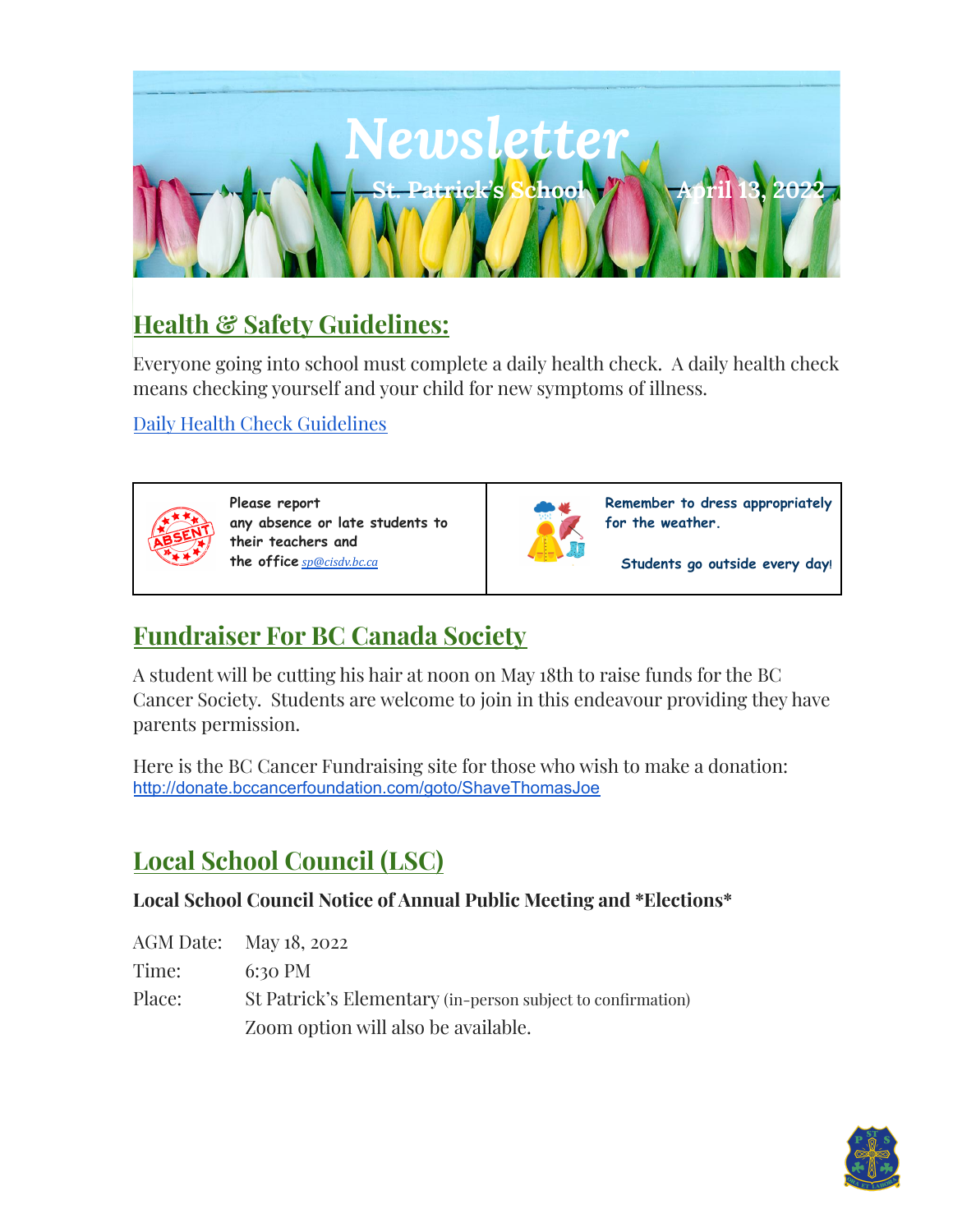Three seats are available for election. Anyone eligible to vote (parents, staff, parish members) may nominate candidates to the Local School Council.

The nomination form and further information about the meeting and eligibility can be found [HERE](https://drive.google.com/file/d/1dpHNpi-kCRJnKFhV4tAnl-P-4DNZmTF4/view?usp=sharing).

Nominations must be submitted to the office by April 27th at 3pm (paper copy or emailed).

We look forward to seeing you there!

# **Parent Support Group (PSG)**

Parent Education Night

The **Pacific Institute for Sport Excellence (PISE)** will be enhancing our knowledge and encouraging the development of our children's Physical Literacy.

When: April 21, 2022 Time: 5:30 PM PST Speaker: Eden Levinson

Join Zoom Meeting: https://uso2web.zoom.us/j/89941674752?pwd=alFHeFlBbTFUR25laolWboRlVTdtUT09#success Meeting ID: 899 4167 4752 Passcode: 769198

For more information click [HERE](https://drive.google.com/file/d/1IdNfsGBseRBQzcO1JhjTEvS-IZz1ms46/view?usp=sharing) Brought to you by the St. Patrick's Parent Support Group spy-psg@cisdy.bc.ca

# **Island Catholic Schools**

Employment Opportunities

Two (2) After School Care Workers at St. Patrick's - Immediate Start For more information click **[HERE](https://drive.google.com/file/d/1ESuXe5zAczFQCOfIsrNZXn_fqu3Ihckt/view?usp=sharing)**

Hosting International Students

The St. Andrew's International Student Program has many international students arriving for September 2022 following more than two years of Covid. We are in great need of additional host families. If you, a friend, or family member, has a spare

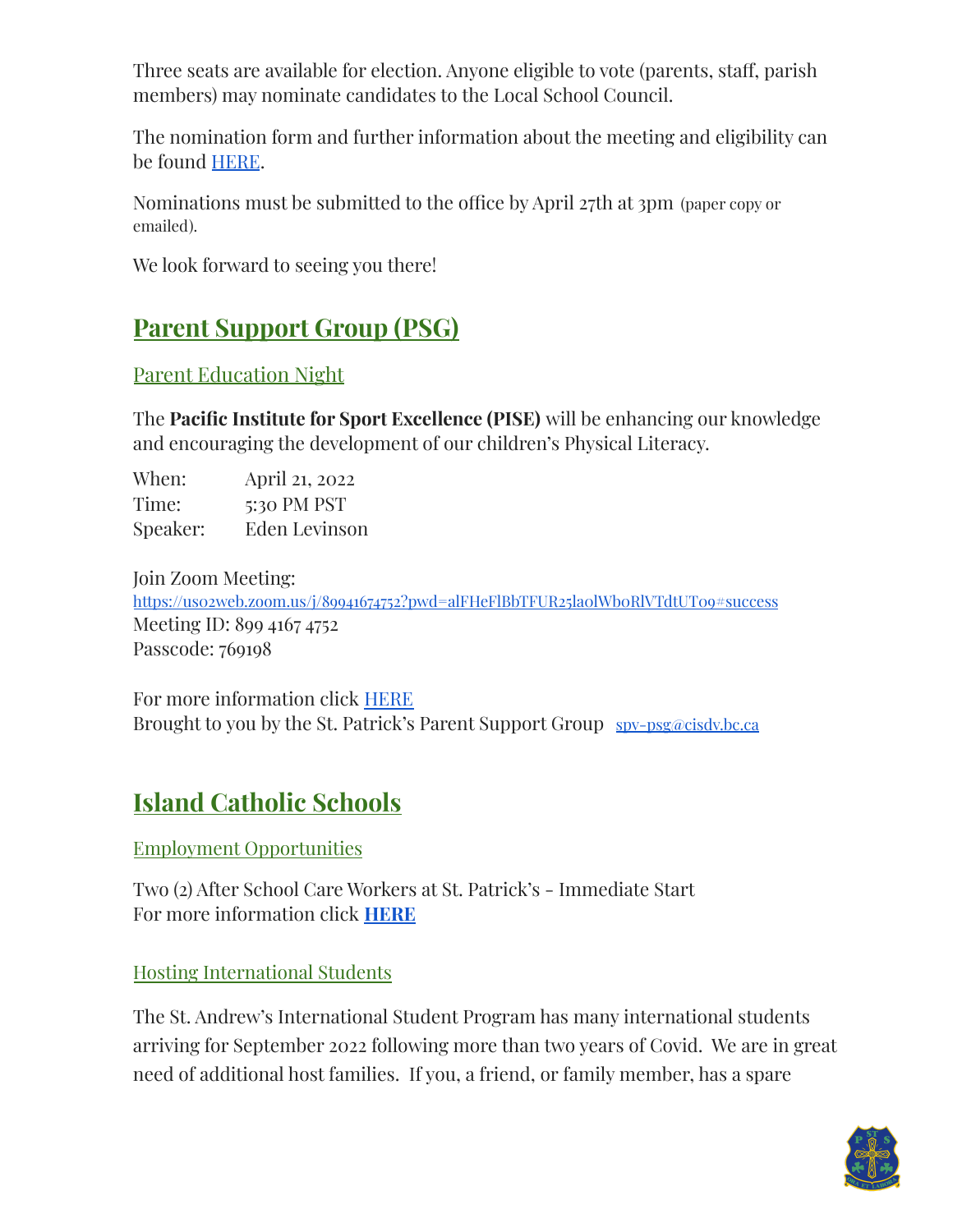room available and would be willing to host a young person for their international high school journey/experience, please consider welcoming one of our international students into your family.

- Length of stay  $2, 5$  or 10 months
- · Students range in age from Grade 8-12.
- · Monthly homestay fees \$1,150 per month.

More info available at:



[https://www.standrewshigh.ca/homestay-information-for-host-families.php](http://www.standrews.ca/international) or contact Hilary Parker : [homestay@cisdv.bc.ca](mailto:homestay@cisdv.bc.ca) / 250-886-5596 asap.

#### Summer Homestay

Saanich English Language Summer Academy (SELSA) is also looking for host families for 3 or 5 week summer programs in July, with students mainly from Quebec. Two students can share a room, but separate beds are required.

| 5 weeks: Sunday, July 3rd - Friday, August 5th   | \$1000 / student |
|--------------------------------------------------|------------------|
| 3 weeks: Sunday, July 10th - Saturday, July 30th | \$750 / student  |

If interested, please contact Jaime McFarland: jaime@selsa.ca / 250-213-8575

#### **Bursaries & Awards**

Anyone interested can access information on the diocesan website **[www.rcdvictoria.org](http://www.rcdvictoria.org/)** under **Programs/Bursaries and Awards**.

**The Jawl Bundon LLP [Bursary](https://www.rcdvictoria.org/jawl-bundon-bursary)** (\$2500): for a grade 12 Catholic student who has been accepted to a post-secondary institution. Preference will be given to Indigenous students, and to students who live outside of Greater Victoria and Nanaimo.

**The [Blessed](https://www.rcdvictoria.org/blondin-bursary) Marie Anne Blondin Bursary** (\$1000): for a lay woman who is accepted or enrolled in a program or course for ministry in the Church, such as religious education, social justice, liturgy, social action, care of the sick, etc.

**The Char Deslippe [Memorial](https://www.rcdvictoria.org/char-deslippe-award) Award** (\$500): for a teacher working in Island Catholic Schools or a parish catechist serving in children, youth or adult ministry.

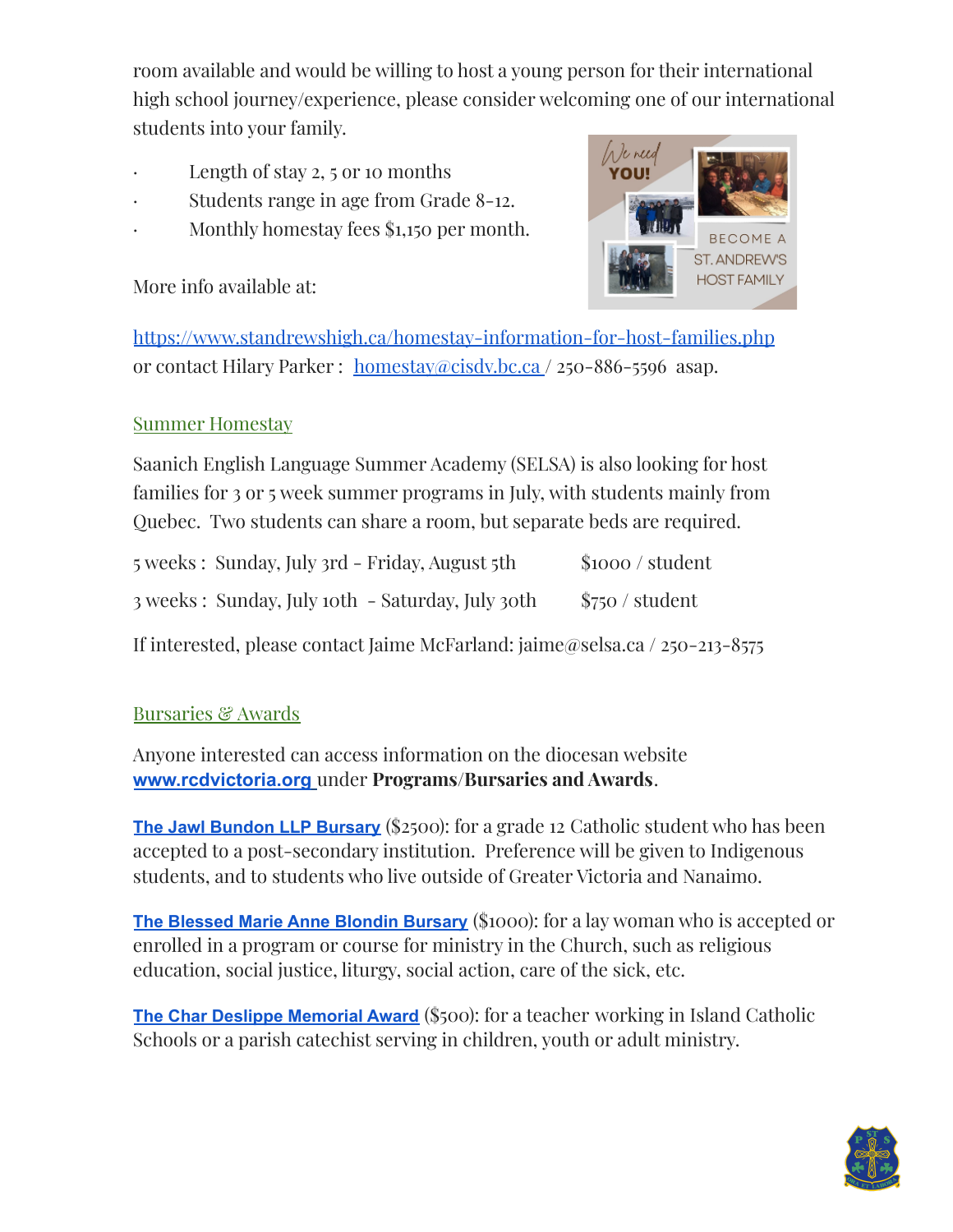## **Knights of Columbus**



### **Upcoming Calendar - Looking Ahead**

- April 14 SP Staff Retreat (no school for students) April 15 - Good Friday (school closed)
- April 18 Easter Monday (school closed)

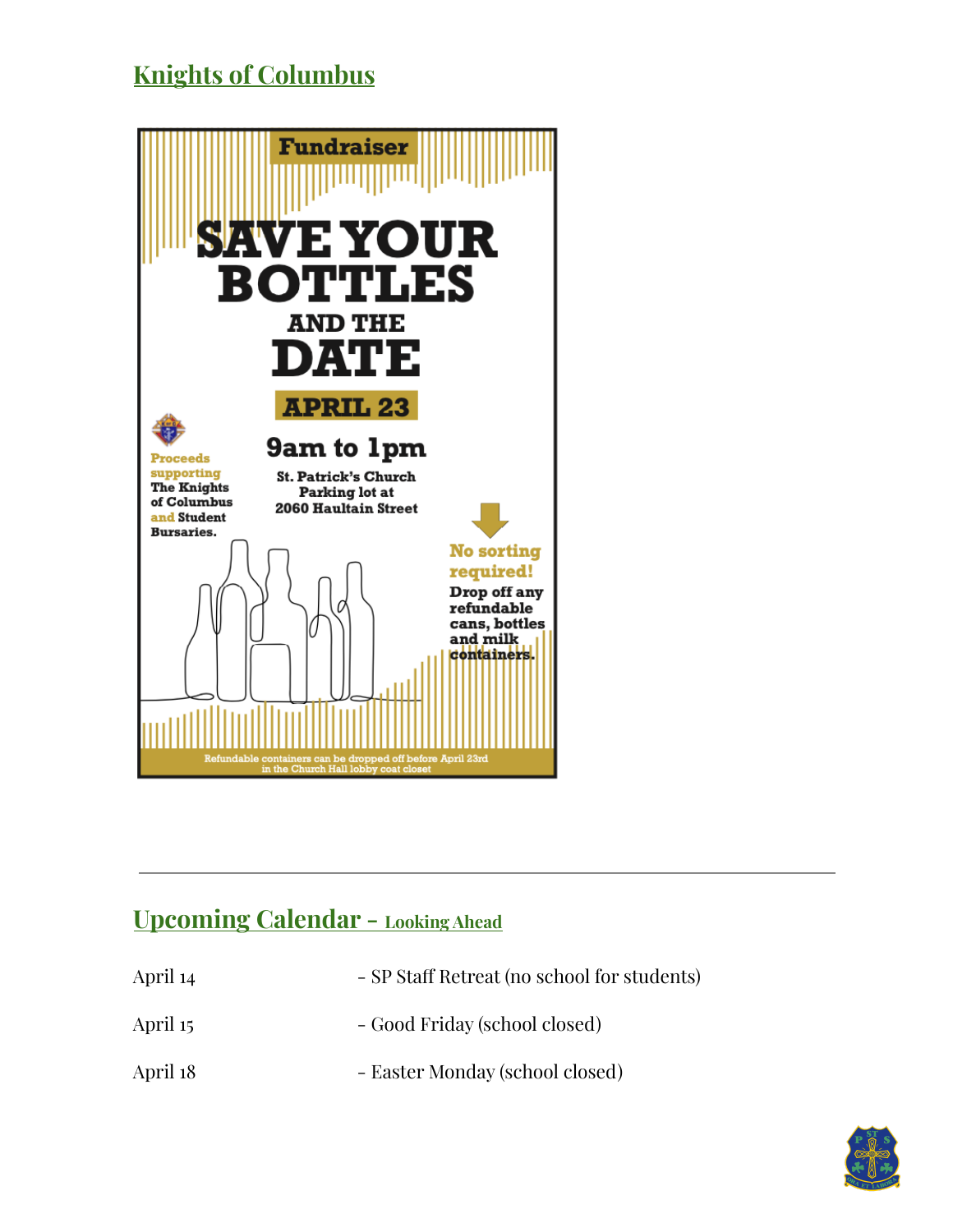| April 20 | - New Date: Easter Mass, 10:45am |
|----------|----------------------------------|
| April 20 | - LSC Meeting, 6:30pm            |
| April 21 | - Parent Education Night, 5:30pm |
| April 28 | - Class & Team Photos            |
| May 4    | - Early Dismissal                |
| May 5    | - Mother's Day Mass, 10:45am     |

#### **NEAT UNIFORMS**

Friday June 10th, 2:00pm - 5:00pm (Gym) - Fitting Day [Details](https://drive.google.com/file/d/1iQWe2gcj0hoblVA-igjZRGKJLKIVwCXz/view?usp=sharing) Focus Week Monday June 6th - Sunday June 19th - [Rebate Vouchers](https://drive.google.com/file/d/1ZPs0p-XvLXuYZ5bpbvLPtBXC84NrV58W/view?usp=sharing) & Free Shipping



# **Helpful Links:**

- [Information For Parents](https://www.stpatrickselem.ca/parents.php)
- [2021-2022](https://docs.google.com/document/d/1fhpwajvtgrRfivtpZ2NuV9RdgxGU8a2sbR2t8ZwDiFo/edit?usp=sharing) Calendar
- Uniform [OnlineStore](https://www.neatuniforms.ca/) (Neat Uniforms)
- Class [Website](https://www.stpatrickselem.ca/students.php)
- St. Patrick's School [Facebook](https://www.facebook.com/St.PatricksSchool/) Page
- St. [Patrick's](https://stpatsvictoria.com/) Parish